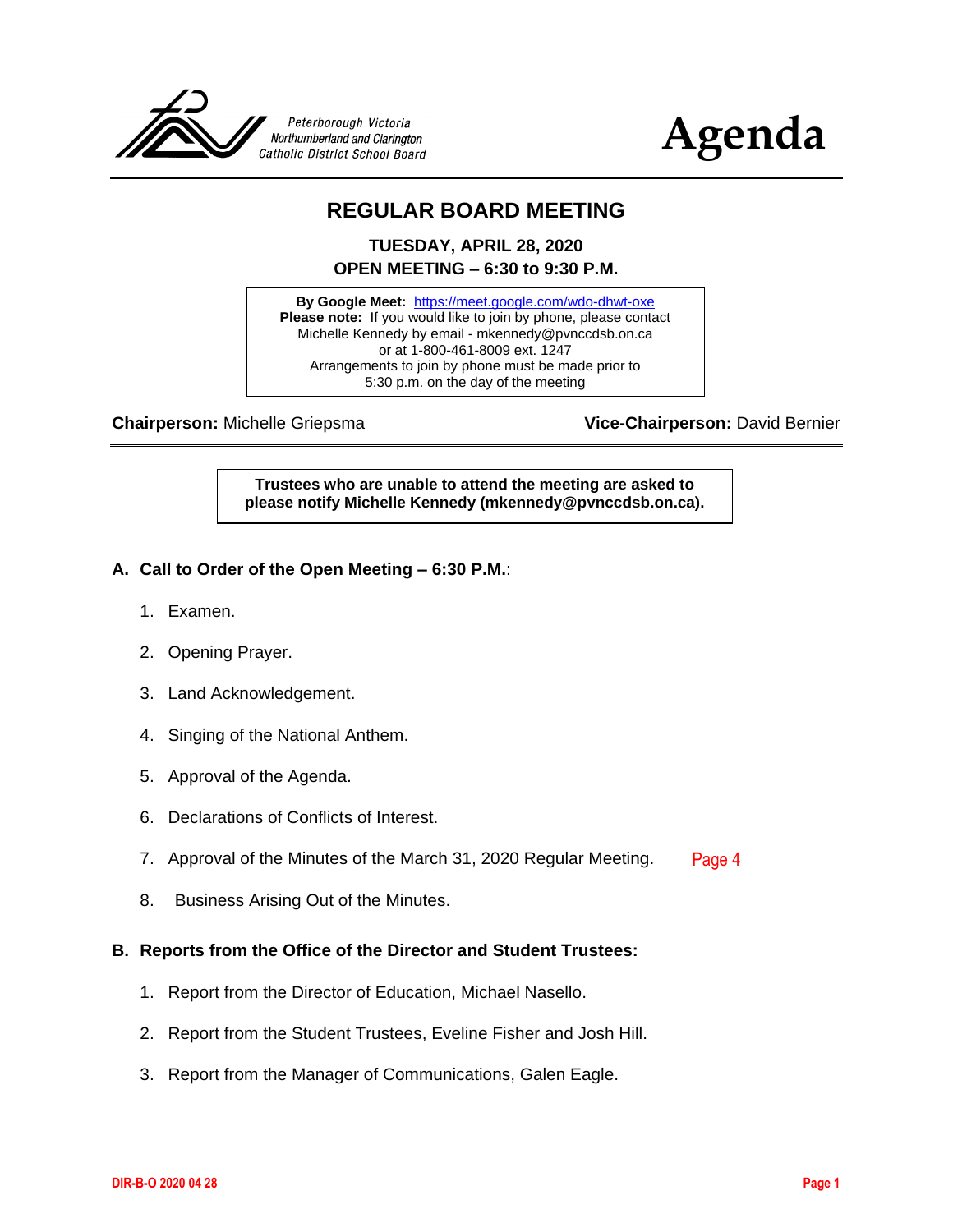# **C. Presentations:**

- 1. Environmental Initiatives in PVNC Facilities. Richard Driscoll, Facility Services Manager.
- 2. PVNC Learn@Home Program.

Laurie Corrigan, Superintendent of Learning, Pepe Garieri, Superintendent of Learning, Michael Nasello, Director of Education, and Stephen O'Sullivan, Superintendent of Learning.

# **D. Programs and Services**:

# **E. Business, Finance and Governance**:

- 1. Education Development Charges By-Law Update. Isabel Grace, Superintendent of Business and Finance.
- 2. Ontario Catholic School Trustees' Association (OCSTA) Open Session Report. Michelle Griepsma, Board Chairperson.
- 3. STSCO Governance Committee, Open Session Report. Michelle Griepsma, Board Chairperson.

## **F. Human Resources:**

- **G. Policy Development**:
- **H. Old Business**:
- **I. New Business:**
- **J. Bring Forward**:

# **K. Information Items**:

- 1. Chairperson's Report. Michelle Griepsma, Board Chairperson.
- 2. Committee Chairpersons' Reports.
	- a. French as a Second Language Advisory Committee, April 15, 2020.
	- b. Special Education Advisory Committee, April 16, 2020.
	- c. Catholic Parent Engagement Committee, April 20, 2020.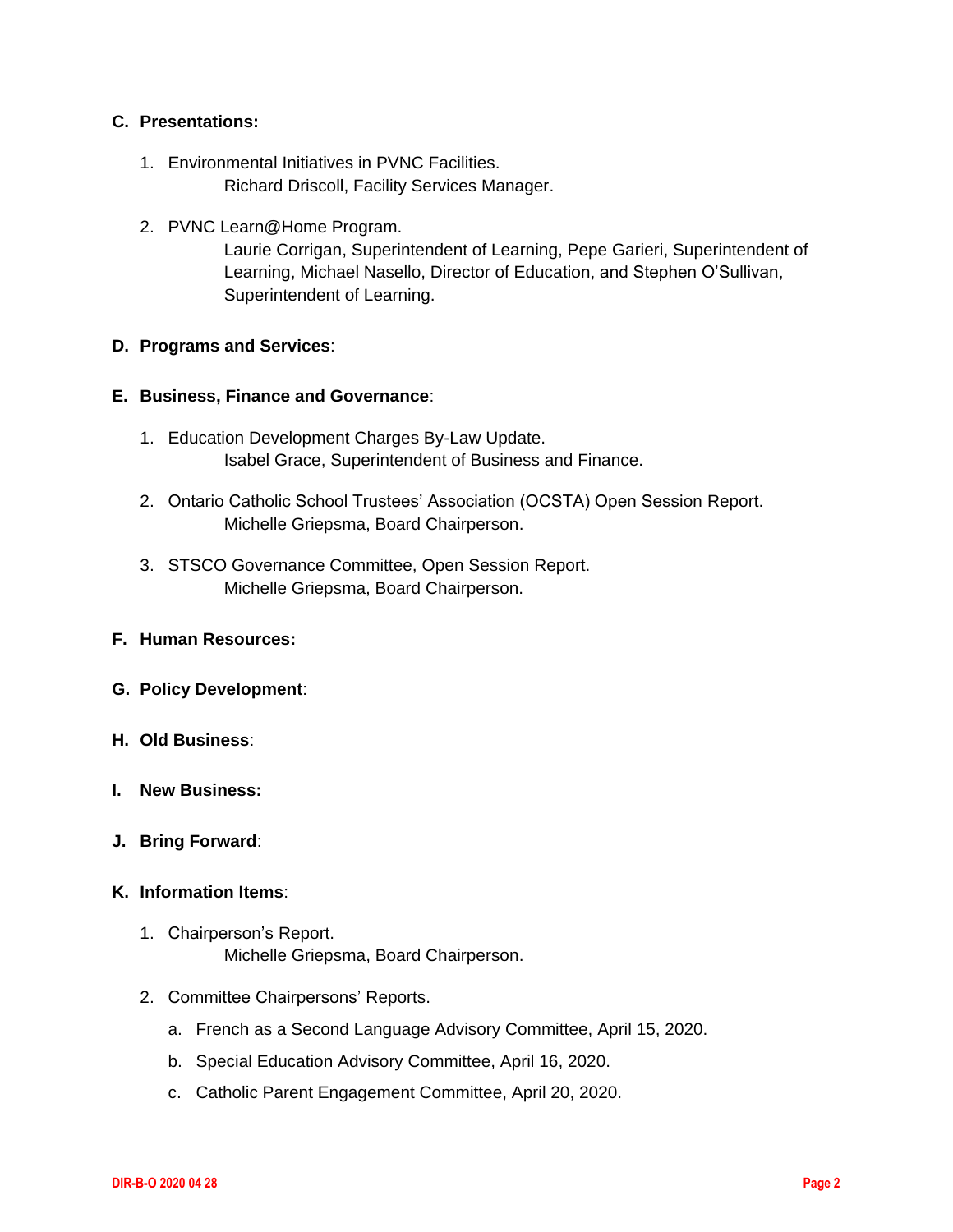# **L. Future Meetings and Events:**

- 1. Board Meeting:
	- a. Board Meeting Open Session, May 26, 2020, 6:30 p.m. (In-camera Session, 6:00 p.m.)
- 2. Board Standing Committee Meetings: (Listed in chronological order.)
	- a. Chairperson's Committee, May 11, 2020, 4:30 p.m.
	- b. Committee-of-the-Whole, May 11, 2020, 6:30 p.m.
	- c. Policy Development Committee, May 13, 2020, 6:30 p.m.
- 3. Other Committee Meetings: (Listed in chronological order.)
	- a. Faith and Equity Advisory Committee Meeting, April 30, 2020, 6:30 p.m.
	- b. Accessibility for All Committee, May 7, 2020, 1:15 p.m.
	- c. Special Education Advisory Committee, May 21, 2020, 6:30 p.m.
	- d. Student Council Liaison Committee, May 26, 2020, 4:15 p.m.
	- e. Catholic Parent Engagement Committee Meeting, June 1, 2020, 6:30 p.m.
	- f. First Nation, Métis and Inuit Advisory Committee, June 2, 2020, 6:30 p.m.
	- g. STSCO Governance Committee Meeting, June 10, 2020, 3:00 p.m.
	- h. Audit Committee Meeting, TBA.
	- i. Supervised Alternative Learning Meeting, TBA.
- 4. Board Events: (Listed in chronological order.)
	- a. Catholic Education Week, May 3-9, 2020.
	- b. Catholic Student Leadership Awards Announcements (Twitter Campaign), May 6, 2020.

## **M. Conclusion**:

- 1. Report from the In-camera Meeting.
- 2. Closing Prayer.
- 3. Adjournment.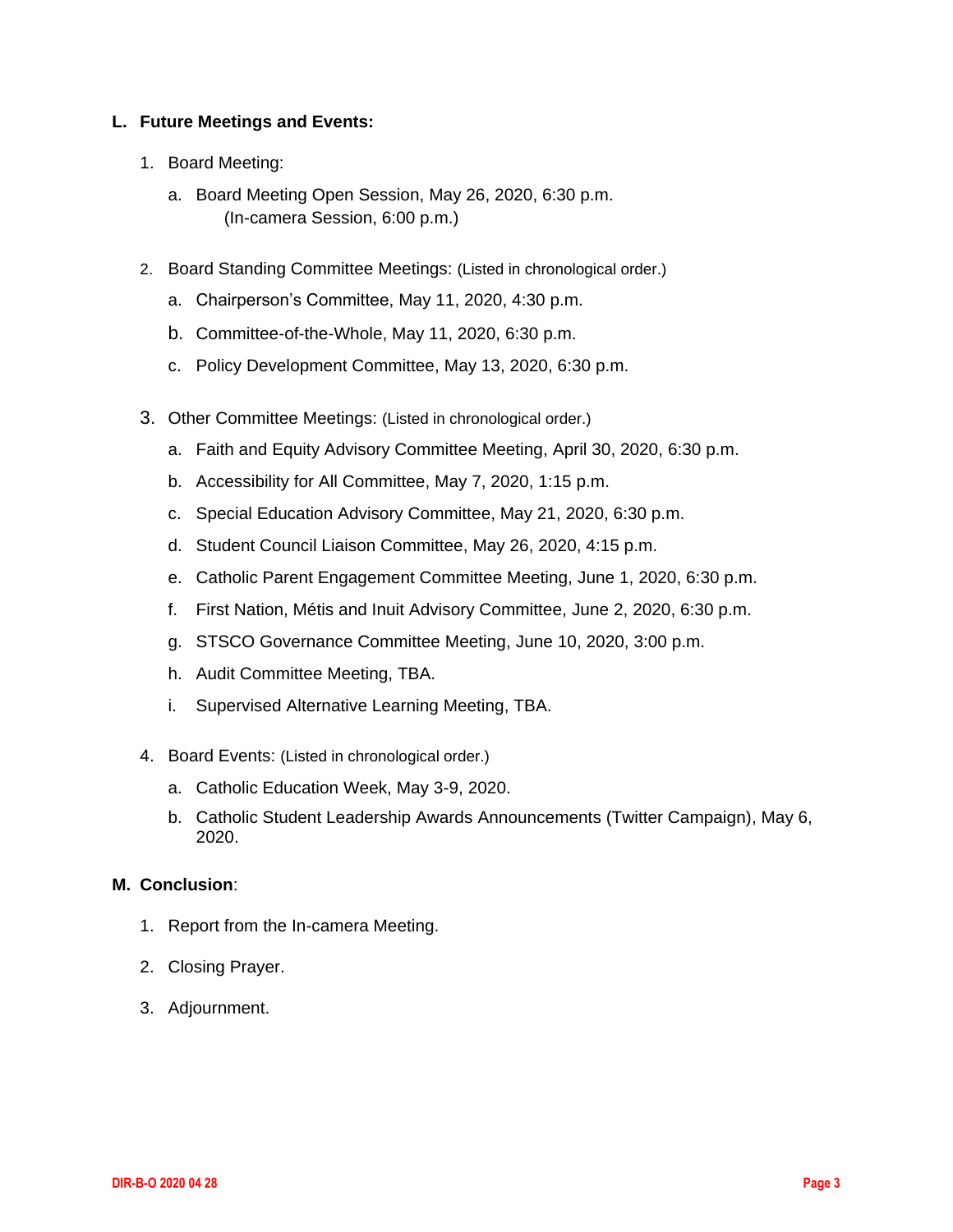<span id="page-3-0"></span>



THE MINUTES OF THE OPEN SESSION OF THE REGULAR BOARD MEETING, held on Tuesday, March 31, 2020, by teleconference.

## PRESENT:

- Trustees Linda Ainsworth, David Bernier, Eveline Fisher (Student Trustee), Michelle Griepsma (Chair), Josh Hill (Student Trustee), Braden Leal, Kevin MacKenzie, Helen McCarthy and Emmanuel Pinto
- Administration Joan Carragher, Galen Eagle, Pepe Garieri, Isabel Grace, Father Paul Massel, Tim Moloney, Michael Nasello, and Stephen O'Sullivan.

Recorder – Michelle Kennedy

# **A. Call to Order of the Open Meeting:**

The Board Chairperson, Michelle Griepsma, called the meeting to order at 7:06 p.m. and welcomed everyone. Tammy Rutter, Principal at St. Mary Catholic Elementary, Lindsay and St. Pope John Paul II Catholic Elementary, Lindsay was welcomed as the Principal/Vice-principal representative.

1. Examen

Father Paul Massel was invited to lead everyone in a daily examen.

## 2. Opening Prayer

Following the examen, Father Paul opened the meeting with prayer.

#### 3. Land Acknowledgement

Michelle Griepsma, Board Chairperson, respectfully acknowledged that the Board Meeting was taking place with members on various treaty and traditional territories and also acknowledged that the Board Office is on the traditional territory of the Mississauga Anishinaabeg.

#### 4. Singing of the National Anthem

Father Paul Massel was invited to lead everyone in the singing of the National Anthem.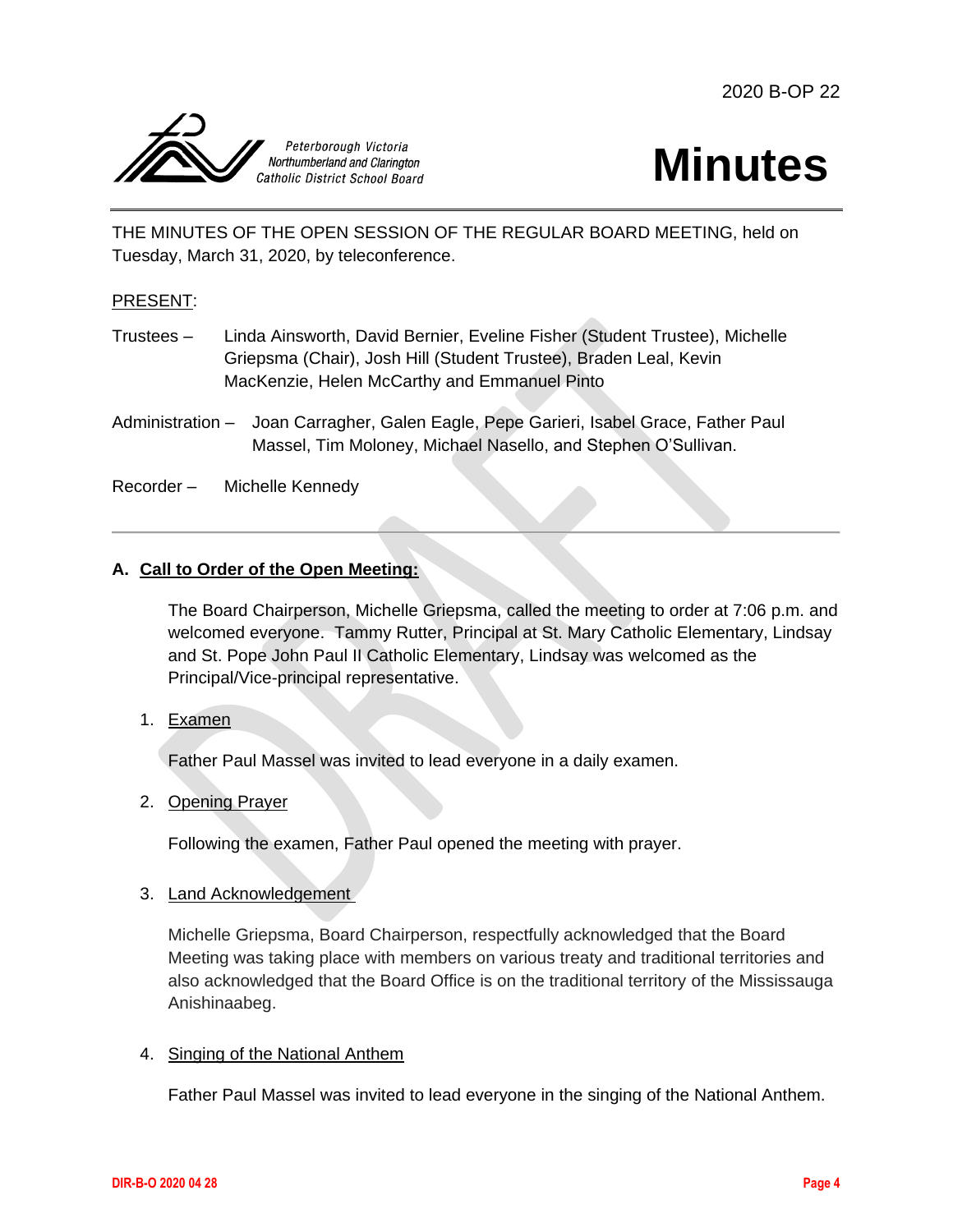# 5. Approval of the Agenda

MOTION: Moved by Linda Ainsworth, seconded by Emmanuel Pinto

that the Agenda be approved with the removal of item B.2, Report from the Student Trustees and the addition of item I.1, Student Trustee Elections.

Carried.

## 6. Declarations of Conflicts of Interest

There were no declarations of conflicts of interest.

## 7. Approval of the Minutes.

MOTION: Moved by Linda Ainsworth, seconded by Braden Leal

that the minutes of the February 25, 2020 Regular Meeting be approved.

Carried.

#### 8. Business Arising Out of the Minutes.

There was no business arising out of the minutes.

## **B. Reports from the Office of the Director and Student Trustees:**

1. Report from the Director of Education, Michael Nasello.

Michael Nasello gave the Director's Report, including the following highlights:

- We keep in our prayers all who are affected by COVID-19 those who are sick, have died and whose lives are affected.
- We give thanks for our leaders, essential workers and health-care workers
- We are reminded of Jesus' words from John's Gospel, "Do not let your hearts be troubled – Trust in God and trust in me."
- Ministry of Education announced today that the closure of schools will be extended to May 4<sup>th</sup>. At 5:00 p.m. today we received guidelines for the development of a Continuity of Learning program that will begin on April 6 for our students.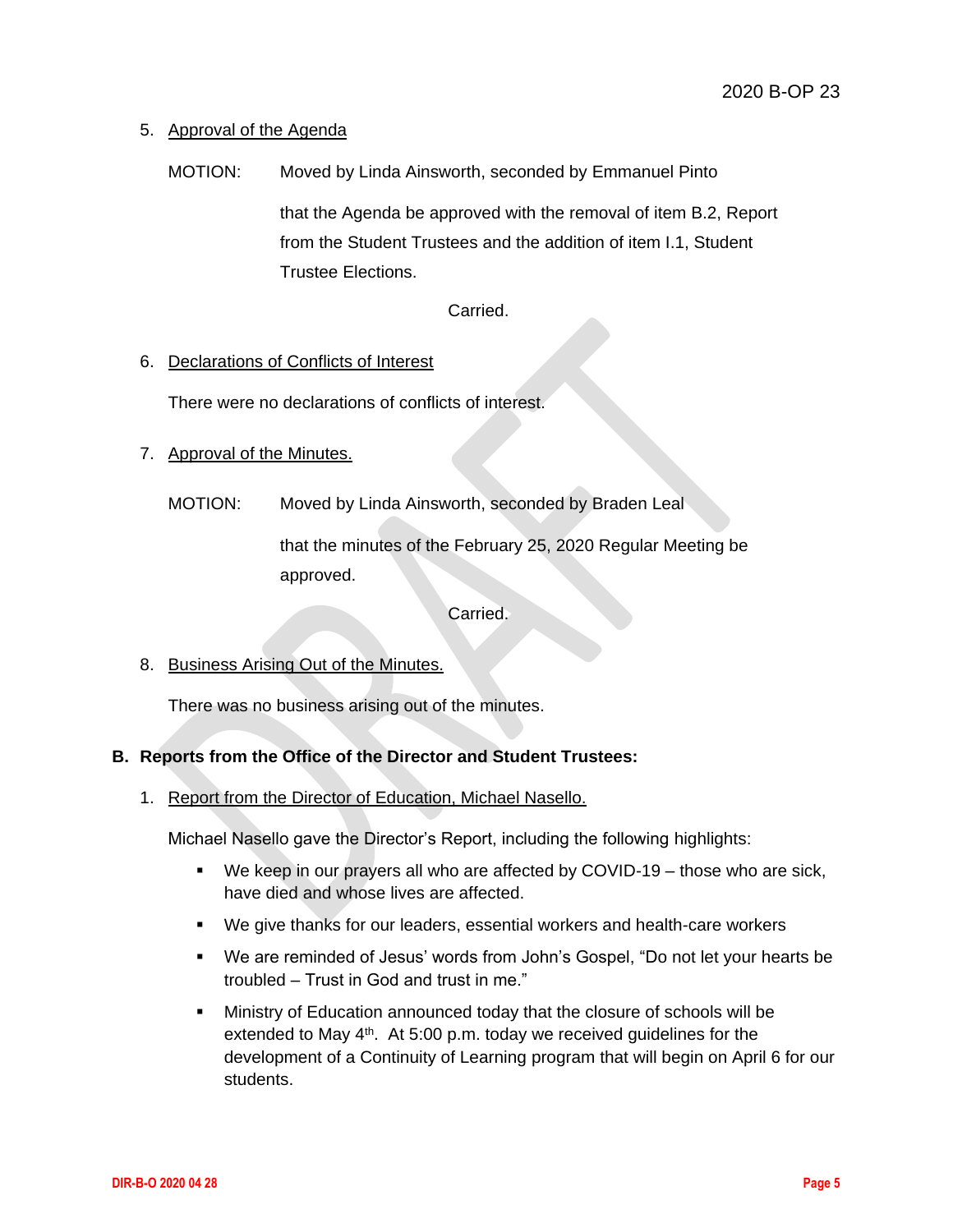- Steps have been taken to prepare for the distance learning
	- o Committee has been composed to work on our response.
	- o Survey to parents to determine what technology and internet resources they have.
	- o Teacher training materials ready to launch
	- $\circ$  HR dept is working with the unions to find ways for staff to exercise their distinctive roles of how to support our learners.
	- o Looking at ways to support the needs of special learners.
	- o Mental health workers are reaching out to support students and families in ways that they normally would.
	- o Bi-weekly contacts with principals and vice-principals to keep them up to date as information becomes available.
	- o Focus of the Continuity of Learning will be to keep students engaged in learning, to enable them to be promoted to the next grade, to be able to acquire credits they have begun, to complete graduation requirements.
- Lots of work to do and we are putting our full resources behind it to offer our best to the students and families of PVNC. A communication will be sent to all families in the next few days to inform them of the plan and how we will be proceeding.
- PVNC has been responding to health needs in the community. One thousand masks have been delivered to Peterborough Regional Health Centre. Staff have taken stock of medical-type supplies in our facilities and we will offer what will be of use, including the loan of hospital beds from the St. Thomas Aquinas Catholic Secondary School Medical Technologies program.
- We have sent a donation \$7500 to foodbanks in our regions. This amount is the equivalent of what schools would have spent on their breakfast programs during the closure so far. We will continue this donation in the weeks to come.
- 3D printers have been put to work to manufacture protective face shields worn by health-care workers.
- St. Peter Child Care Centre will be re-opened to provide child care for children of healthcare workers.
- Thanks to our senior team, managers and supervisors, principals and viceprincipals, consultants and IT staff who are working on solutions for every need. Custodians worked to ensure the facilities are clean and continue to check on security of buildings.
- All staff are eager to re-engage our students and get the continuity of learning underway.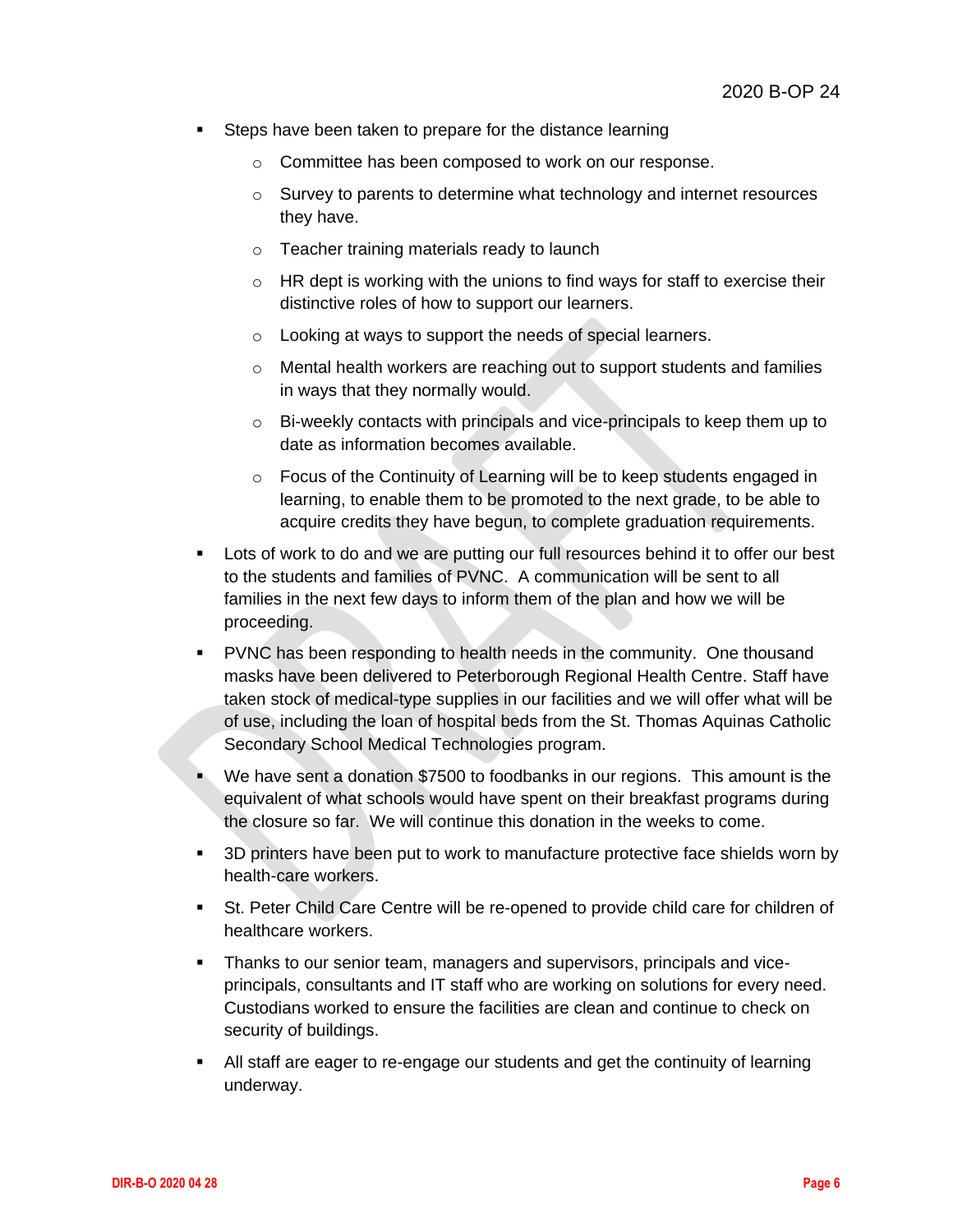Following his presentation, Michael Nasello invited questions from the trustees. Michelle Griepsma offered her gratitude to all of the team at PVNC regarding the response so far.

# **C. Presentations:**

1. R.A. Proposed St. Mary Catholic Secondary School Outdoor Education Excursion to Algonquin Park, September 22, 2020.

Pepe Garieri, Superintendent of Learning reviewed the information about the proposed excursion from St. Mary Catholic Secondary School. This excursion is a repeat of a trip previously approved by the Board, and therefore presented by the Superintendent as outlined in the Board Administrative Procedure.

MOTION: Moved by David Bernier, seconded by Linda Ainsworth

that the proposed St. Mary Catholic Secondary School Student Excursion to Algonquin Provincial Park from September 22, 2020, to September 25, 2020, be approved in principle and that the trip activities meet OPHEA guidelines for Outdoor Education.

Carried.

## **D. Programs and Services:**

## **E. Business, Finance and Governance:**

## 1. Ontario Catholic School Trustees' Association (OCSTA) Open Session Report.

The Board Chairperson, Michelle Griepsma reported that the OCSTA Annual General Meeting and Conference has been postponed due to the COVID-19 pandemic. Registration fees will be returned to those who had committed to attending. The business part of the Annual General Meeting will proceed as required in the by-laws. The OCSTA Board Meeting portion of the program will proceed by teleconference and business will included updates to the by-laws to align with the Ontario Corporations Act to have the AGM by electronic means. More information will be shared with trustees following the OCSTA Board Meeting.

2. R.A. Annual Freedom of Information Report to the Information Privacy Commissioner.

Galen Eagle, Manager of Communications, presented background information on the Annual Freedom of Information Report that is submitted to the Information Privacy Commissioner each year by March 1st. This report is also a progress indicator of the Board's Freedom of Information Administrative Procedure and the Protection of Privacy Administrative Procedure. Galen shared general information which was given in the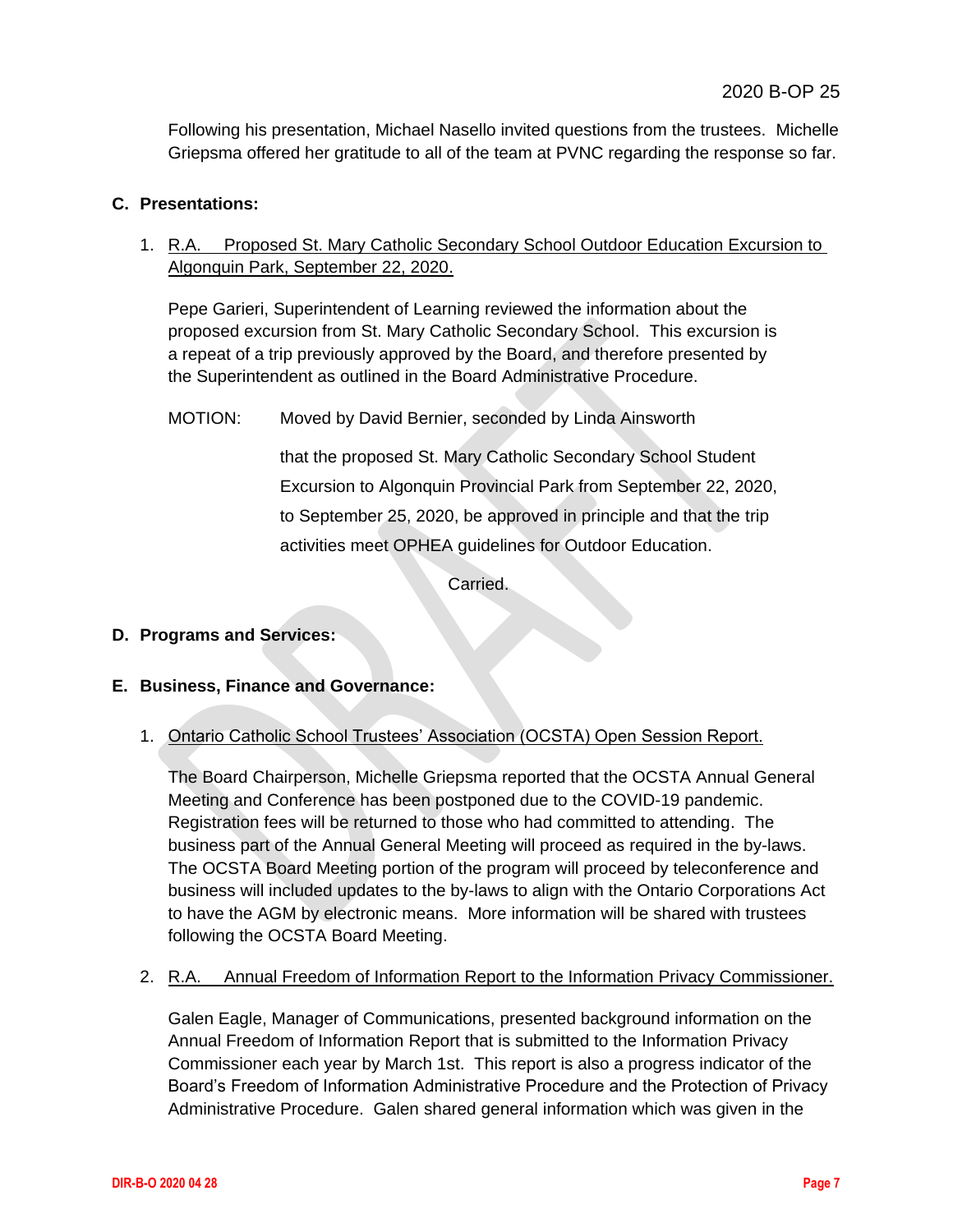report from PVNC for 2019 and included the number of information requests, the time required to complete the requests and the general topics of interest. Trustees were invited to ask questions about the report.

MOTION: Moved by Kevin MacKenzie, seconded by Emmanuel Pinto that the Annual Freedom of Information Report to the Information Privacy Commissioner be received by the Board.

Carried.

# 3. Update on Excursion Cancellations.

The Director of Education, Michael Nasello, gave an update on the status of the boardapproved excursions that were scheduled through to July. He confirmed that all Category 4 and 5 excursions have now been cancelled, including the Holocaust Education Program that was to take place in July, 2020. A number of Category 3 excursions that have been approved by Superintendents are being reviewed and cancelled as necessary with booking deadlines in mind to ensure there are no loss of funds for the students.

# 4. Report on School Closure and Continuity of Learning.

Michael Nasello, Director of Education reported that following the Ministry's announcement to extend school closure for students to May 4, 2020, a memorandum to school boards from the Ministry of Education was received late this afternoon about the expectations of delivery of continuation of learning from home.

Board leadership will be working on a plan that will frame how education will happen for PVNC students beginning next week, until May 4 and beyond if required. A significant communication will be sent to our staff and families by the end of the week.

## **F. Human Resources:**

# **G. Policy Development:**

## **H. Old Business:**

## 1. Follow up to Student Presentation on Environmental Sustainability.

Michael Nasello, Director of Education gave an update on work that has been done since the last Board Meeting when the group of students gave their Environmental Sustainability. Plans are underway to move the six recommended actions passed in February forward.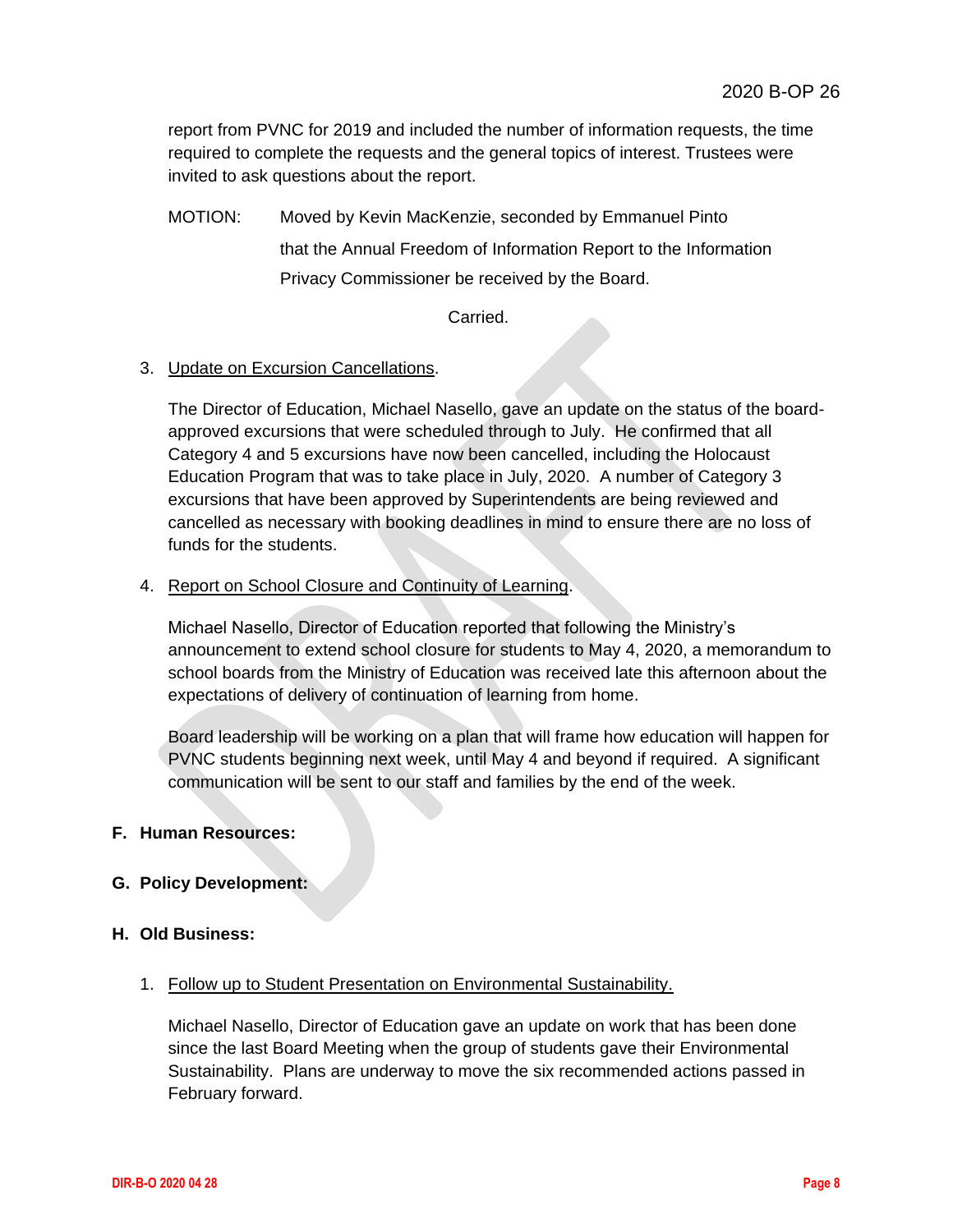Planning for the system-wide Faith Professional Development Day in the fall are being made to relate themes in 'Laudato Si' and how it instructs us as a board in the teaching of our students. Also, discussions have taken place about plans for the green space on the north side of the Catholic Education Centre and the possible uses for employees of the Board Office and the students and staff of Holy Cross Catholic Secondary School.

# **I. New Business:**

# 1. RA. Student Trustees Election Deadline

Student Trustee, Eveline Fisher explained that the closure of schools has made it difficult to navigate the process of determining the Junior Student Council Liaison Committee representatives for the following school year. The Junior Student Trustee is selected from the junior representatives by the SCLC. The Board's Administrative Procedure requires that the Junior Student Trustee Election take place prior to the end of April. Eveline brought forward a suggested recommended action to allow the delay of the elections to facilitate their coordination virtually.

MOTION: Moved by David Bernier, seconded by Linda Ainsworth

that for the current school year 2019-2020, the board approve an extension to the deadline for student trustee elections from April 30, 2020 to May 31, 2020.

Carried.

## **J. Bring Forward:**

## **K. Information Items:**

1. Chairperson's Report

The Board Chair, Michelle Griepsma thanked the Director of Education Michael Nasello and the senior team and all staff at the Catholic Education Centre for their work in organizing and planning through the school closure. A warm welcome and congratulations was extended to Superintendent Stephen O'Sullivan for his first meeting as a Superintendent of Learning.

## 2. Committees Chairpersons' Reports

There have been no Committee Meetings since the last Board Meeting of February 25, 2020.

## **L. Future Meetings and Events:**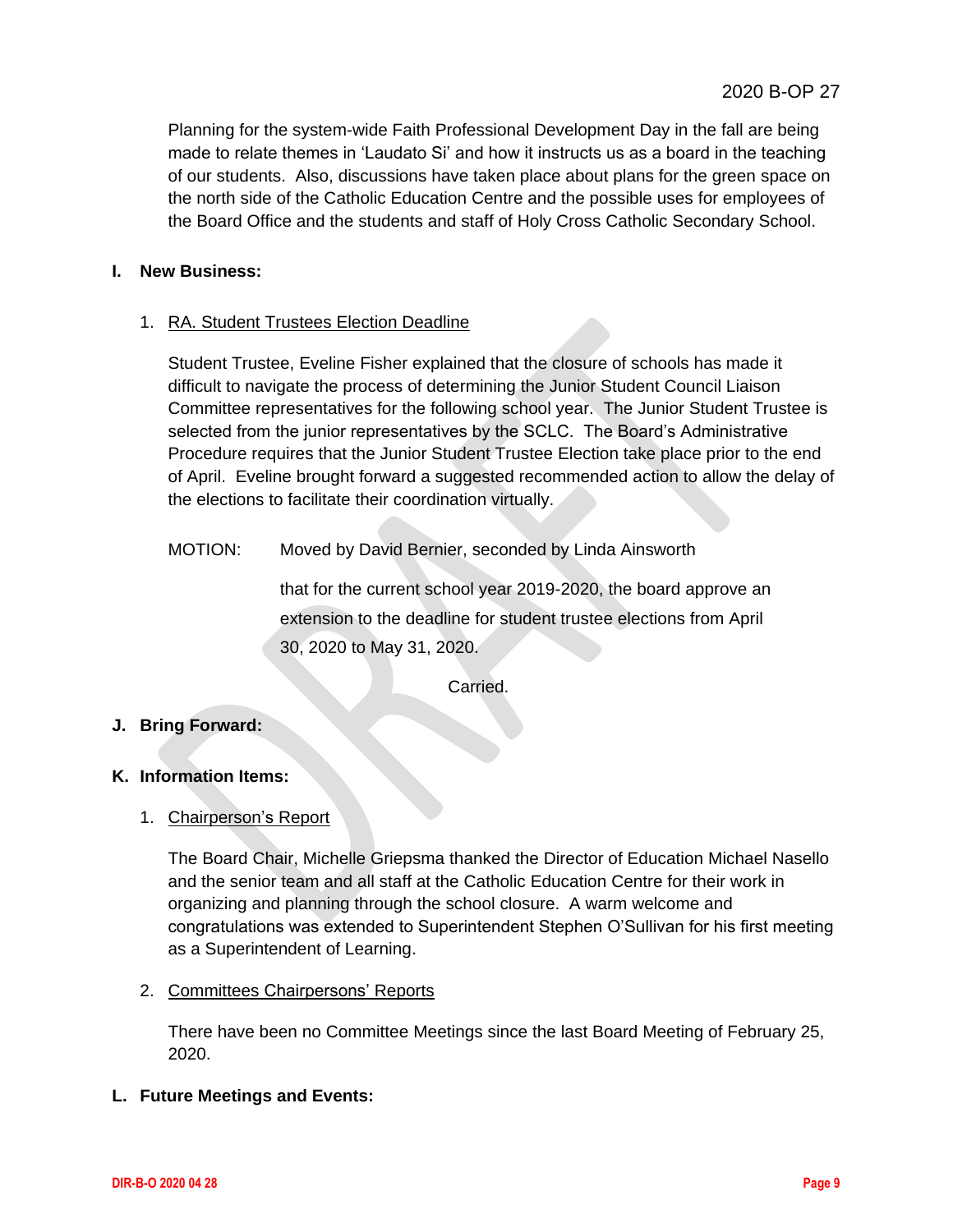# 1. Board Meeting

- a. Board Meeting Open Session, April 28, 2020, 6:30 p.m. (In-camera Session, 6:00 p.m.) – to be held by teleconference
- b. Special Joint Board Meeting (PVNC and KPR), May 5, 2020, 6:30 p.m. (Education Development Charges By-law) – using live streaming technology
- 2. Board Standing Committee Meetings: (Listed in chronological order.)
	- a. Chairperson's Committee, April 14, 2020, 4:30 p.m. to be held by teleconference
	- b. Committee-of-the-Whole, April 14, 2020, 6:30 p.m. to be held by teleconference
	- c. Policy Development Committee, May 19, 2020, 6:30 p.m.
- 3. Other Committee Meetings: (Listed in chronological order.):
	- a. STSCO Governance Committee Meeting, April 15, 2020, 3:00 p.m. – to be held by teleconference
	- b. French as a Second Language Advisory Committee, April 15, 2020, 4:30 p.m. – to be held by teleconference
	- c. Special Education Advisory Committee, April 16, 2020, 6:30 p.m. – to be held by teleconference
	- d. Catholic Parent Engagement Committee Meeting, April 20, 2020, 6:30 p.m. – tentative – to be held by teleconference
	- e. Student Council Liaison Committee, April 28, 2020, 4:15 p.m. – to be held by teleconference
	- f. Faith and Equity Advisory Committee Meeting, April 30, 2020, 6:30 p.m. – to be held by teleconference
	- g. First Nation, Métis and Inuit Advisory Committee, June 2, 2020, 6:30 p.m.
	- h. Supervised Alternative Learning Committee Meeting, TBA.
	- i. Audit Committee Meeting, TBA.
- 4. Board Events:
	- a. Toonies for Tuition Board-wide Fundraising Day, April 23, 2020. postponed
	- b. St. Catherine Catholic Elementary School 25th Anniversary Celebration, April 28, 2020, 10:00 a.m. – postponed
	- c. OCSTA 2019-2020 AGM and Conference, Ottawa, April 30-May 2, 2020. –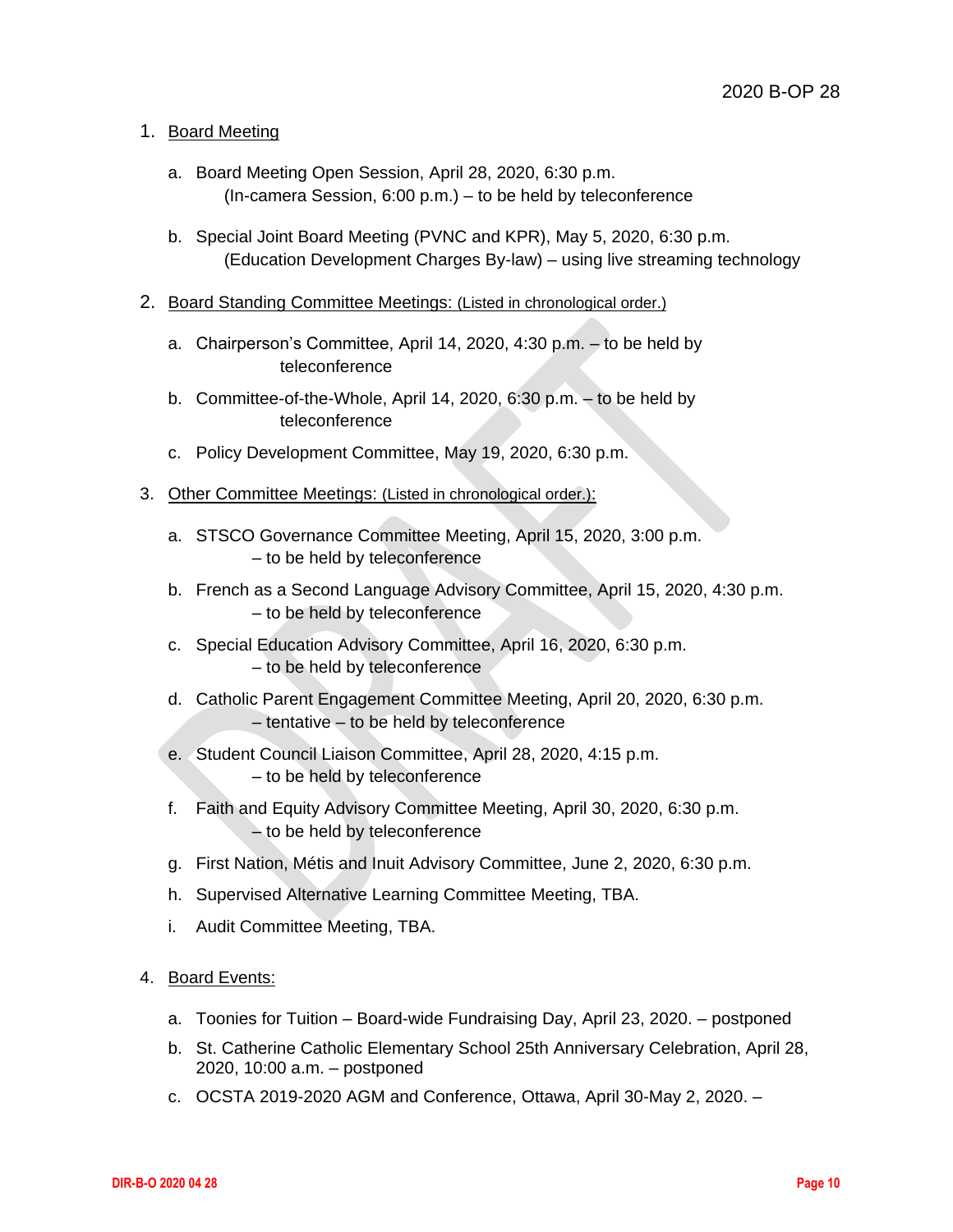postponed

- d. Catholic Education Week, May 3-9, 2020.
- e. Catholic Student Leadership Awards, Holy Cross Catholic Secondary School, May 6, 2020.
- f. CPEC Parent Engagement Event, Craig Kielburger, "The World Needs Your Kid: How to Raise Children Who Care and Contribute", Holy Trinity Catholic Secondary School, May 20, 2020, 6:30 p.m. – tentative
- g. CCSTA 2019-2020 AGM and Conference, Collingwood, ON, June 4-6, 2020. cancelled.

## **M. Conclusion:**

- 1. Report from the In-camera Meeting
	- MOTION: Moved by David Bernier, seconded by Helen McCarthy

that the Board approve the actions and the discussions arising from the March 31, 2020, regular in-camera session, as follows:

- A. Call to Order: The in-camera meeting was called to order at 6:05 p.m.
	- 1. Opening Prayer
	- 2. Motion for the Approval of agenda.
	- 3. Declaration of Conflict of Interest was made by Linda Ainsworth relating to item E.1, Ratification of Central Terms between OCSTA and OECTA
	- 4. Motion for the approval of the minutes from the February 25, 2020 Regular In-camera meeting.
- D. Business, Finance and Governance:
	- 1. OCSTA In-camera Session Report
	- 2. Teleconference with Minister of Education, Board Chairpersons and Directors of Education.
- E. Human Resources:
	- 1. Approval of the recommended action for the Ratification of the Central Terms Between OCSTA and OECTA as follows:

that the Peterborough Victoria Northumberland and Clarington Catholic District School Board ratify the central terms contained with the Memorandum of Settlement and attached Appendices, dated March 12, 2020, made between the Ontario Catholic School Trustees' Association (OCSTA) and the Ontario English Catholic Teachers' Association